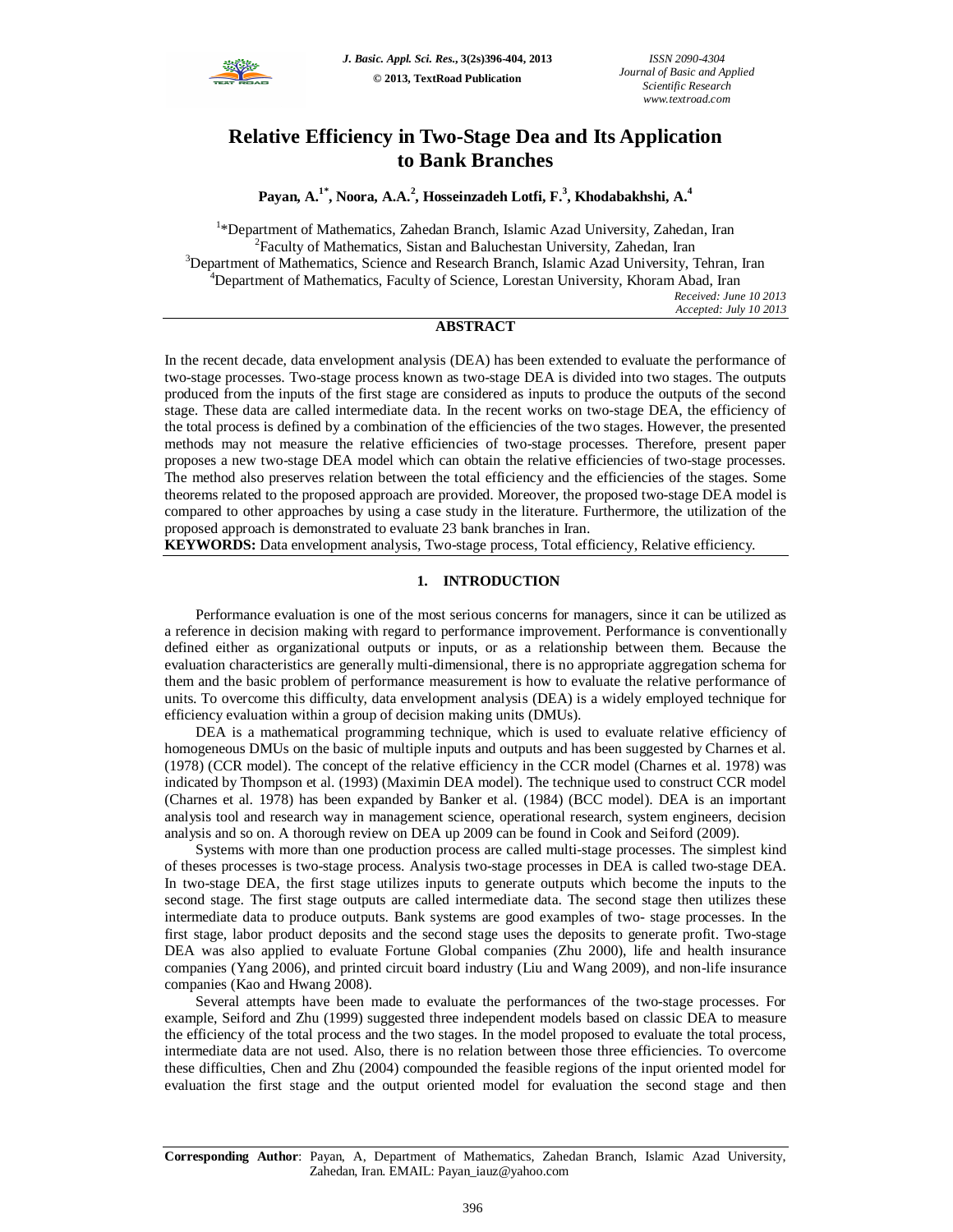minimized the efficiency of the first stage minus the efficiency of the second stage. To evaluate the performance of the total process, Kao and Hwang (2008) considered the product of the efficiencies of the two stages as efficiency of the total process. When the multipliers of the outputs of the first stage are equal to the inputs of the second stage, their model is transformed to linear program. Chen et al. (2009) proved that Chen and Zue's model (2004) under constant return to scale (CRS) is equivalent to the model presented by Kao and Hwang (2008). Chen et al. (2009) changed the efficiency defined by Koa and Hwang (2008) with considering the weighted sum of the efficiencies of the two stages as the efficiency of the total process. Using specific forms of the weights, their model was also converted to a linear fractional program. There are other methods to analyze two-stage DEA. Castelli et al. (2010) presented a full review of DEA approaches with intermediate structures.

To evaluate the efficiencies of the two-stage processes, two kinds of constraints are added to models. These constraints are the efficiencies of the two stages that must be less than or equal to one. The constraints are incorporated to models to preserve a relation between the efficiency of the total process and the efficiencies of the two stages. Adding the constraints into two-stage DEA models is similar to considering weight restrictions in DEA models. DEA models with weight restrictions maximize the absolute efficiency of a unit which may not equal to the relative efficiency of the unit. Also, in this case, distinguishing DEA frontier and determining target points for inefficient DMUs may not easy. Moreover, wrong reference set may be obtained for inefficient DMUs. Full details about the DEA models with weight restrictions can be found in the works of Podinovski and athanassopoulos (1998) and Podinovski (1999, 2001, 2004). To avoid the aforementioned problems, in this paper, the Maximin DEA model (Thompson et al. 1993) is used for measuring the relative efficiencies of the two-stage processes. Empirical examples are also used to compare our proposed method to previous methods in the literature.

The rest of the paper is organized as follows. In section 2, two-stage DEA is introduced, briefly. A new DEA model to assess the two-stage processes is suggested in section 3 which explicitly measures the relative efficiency of a two-stage process. Some facts related to the proposed models are also provided in this section. In section 4, the proposed two-stage DEA method is compared to other approaches in the literature. The last section comprises our conclusions.

#### **Background of two-stage DEA**

Consider *n* DMUs. Each  $DMU_j$  (j = 1,...,n) has *m* inputs to the first stage,  $x_{ij}$ , (i = 1,...,m), and *d* outputs from this stage,  $z_{ij}$ ,  $(l = 1,...,d)$ . These *d* outputs are the inputs to the second stage, and known as intermediate data. The outputs from the second stage are denoted  $y_{ri}$ , (r = 1,...,s).

Chen et al. (2009) proposed that the weighted sum of the efficiencies of two stages is considered as the total efficiency. Then, they were presented below model to measure the total efficiency of *DMU <sup>p</sup>* as:

$$
\max_{\nu_{i}} \left( \sum_{r=1}^{s} \mu_{r} y_{r_{p}} / \sum_{i=1}^{d} \mu_{i} z_{t_{p}} \right) + w_{2} \left( \sum_{l=1}^{d} \mu_{i} z_{t_{p}} / \sum_{i=1}^{m} v_{i} x_{t_{p}} \right),
$$
\n
$$
s.t. \left( \sum_{l=1}^{d} \mu_{i} z_{t_{j}} / \sum_{i=1}^{m} v_{i} x_{t_{j}} \right) \leq 1, j = 1,...,n,
$$
\n
$$
\left( \sum_{r=1}^{s} \mu_{r} y_{r_{j}} / \sum_{l=1}^{d} \mu_{i} z_{t_{j}} \right) \leq 1, j = 1,...,n,
$$
\n
$$
v_{i} \geq 0, i = 1,...,m,
$$
\n
$$
\mu_{i} \geq 0, l = 1,...,d,
$$
\n
$$
u_{r} \geq 0, r = 1,...,s, (1)
$$

where  $W_1$ and  $w_2$ are such that  $w_1 + w_2 = 1$ . In particular case, when

$$
w_1 = \frac{\sum_{i=1}^d \mu_i z_{ip}}{\sum_{l=1}^d \mu_l z_{ip} + \sum_{i=1}^m \nu_i x_{ip}} \text{ and } w_2 = \frac{\sum_{i=1}^m \nu_i x_{ip}}{\sum_{l=1}^d \mu_l z_{ip} + \sum_{i=1}^m \nu_i x_{ip}} \text{, the model is converted to a linear}
$$

fractional program, which using a simple variable transformation is change to a linear program, as: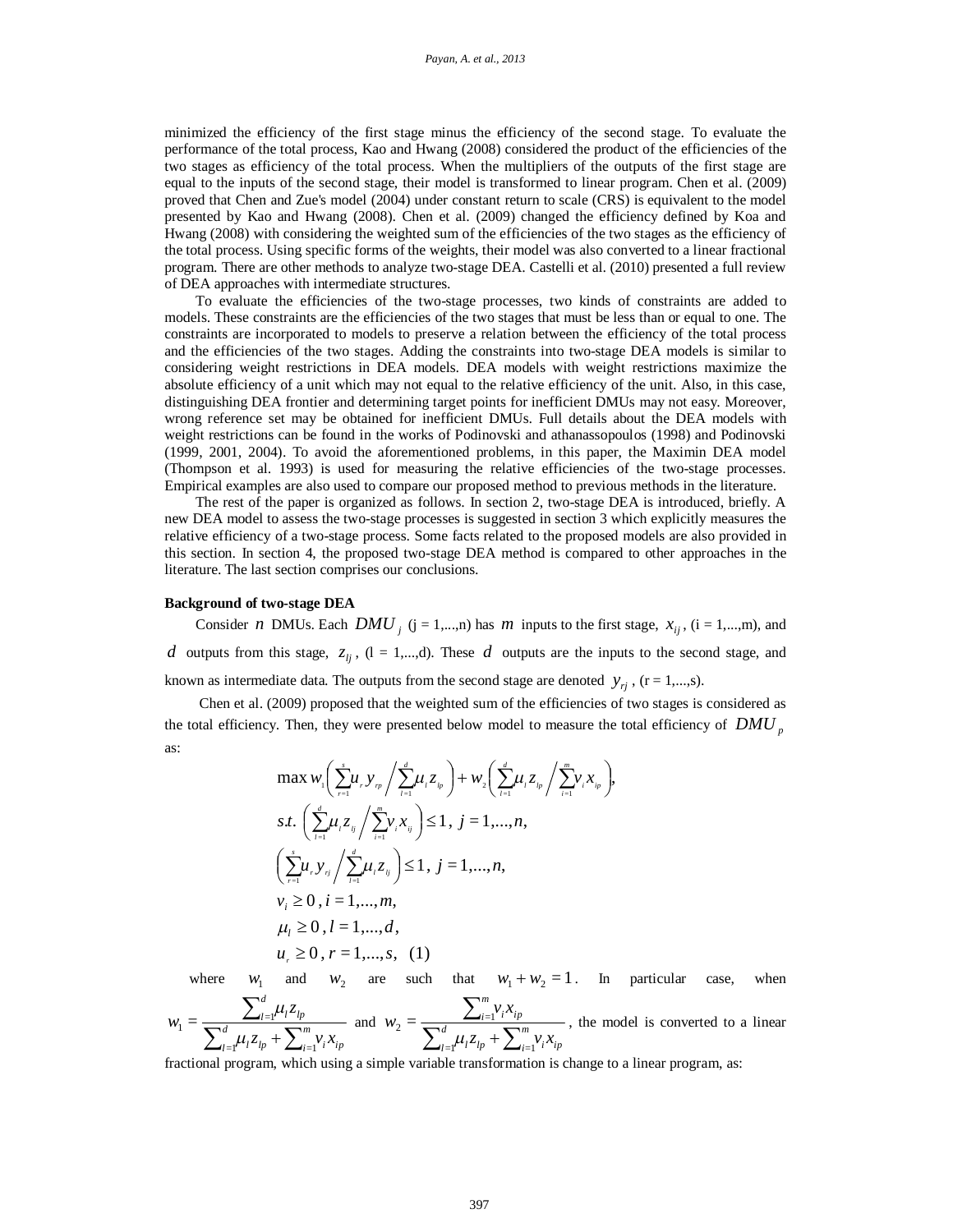$$
\max \bigg( \sum_{r=1}^{s} \mu_{r} y_{r_{p}} + \sum_{l=1}^{d} \mu_{l} z_{l_{p}} \bigg) / \bigg( \sum_{i=1}^{m} \nu_{i} x_{i_{p}} + \sum_{l=1}^{d} \mu_{l} z_{l_{p}} \bigg),
$$
\n
$$
s.t. \bigg( \sum_{i=1}^{d} \mu_{i} z_{i_{j}} / \sum_{i=1}^{m} \nu_{i} x_{i_{j}} \bigg) \leq 1, j = 1, ..., n,
$$
\n
$$
\bigg( \sum_{r=1}^{s} \mu_{r} y_{r_{j}} / \sum_{l=1}^{d} \mu_{l} z_{i_{j}} \bigg) \leq 1, j = 1, ..., n,
$$
\n
$$
\nu_{i} \geq 0, i = 1, ..., m,
$$
\n
$$
\mu_{l} \geq 0, l = 1, ..., d,
$$
\n
$$
u_{r} \geq 0, r = 1, ..., s, (2)
$$

Chen et al. (2009) defined  $\left( \sum_{r=1}^{\infty} u_r y_{r_p} + \sum_{l=1}^{\infty} u_l z_{l_p} \right) / \left( \sum_{i=1}^{\infty} v_i x_{l_p} + \sum_{l=1}^{\infty} u_l z_{l_p} \right)$  $\bigg(\sum_{i=1}^m \mathcal{V}_i \mathcal{X}_{ip} + \sum_{l=1}^d \mu_l Z_{lp}\bigg)$  $\bigg) \bigg/ \bigg( \sum_{i=1}^m \nu_i x_{i p} +$  $\bigg(\sum_{r=1}^s\!\boldsymbol{\mu}_{_r}\mathcal{Y}_{_{rp}}+\sum_{l=1}^d\!\boldsymbol{\mu}_{_l}\mathcal{Z}_{_{lp}}\bigg)\!\bigg/\! \bigg(\sum_{i=1}^m\!\mathcal{V}_{_i}\mathcal{X}_{_{ip}}+\sum_{l=1}^d\!\boldsymbol{\mu}_{_l}\mathcal{Z}_{_{lp}}$  $\frac{1}{i}$   $\frac{1}{i}$ *l*  $\binom{1}{i}$   $\binom{2}{i}$ *l r rp*  $\sum_{r=1}^{\infty} u_r y_{r} + \sum_{l=1}^{\infty} \mu_l z_{t} \cdot \left/ \left( \sum_{i=1}^{\infty} v_i x_{i} + \sum_{l=1}^{\infty} \mu_l z_{t} \right) \right],$  as the absolute

efficiency of *DMU* <sub>*p*</sub>. In this model, to preserve relation between the total efficiency and the efficiencies

of the stages, constraints  $\left(\sum_{r=1}^L \mu_r y_{rj} / \sum_{l=1}^L \mu_l z_{tj}\right) \leq 1$ ,  $\left( \sum_{r=1}^s \mu_r \, \mathcal{Y}_{rj} \middle/ \sum_{l=1}^d \mu_l \, \mathcal{Z}_{lj} \right)$ *l r rj s*  $\sum_{x=1}^d \mu_{_{\mathit{r}}} y_{_{\mathit{rj}}} \Big/ \sum_{l=1}^d \mu_{_{l}} z_{_{lj}} \Big) \!\leq\! 1 \,, \ \ \big( \!\sum_{x=1}^s \!\mu_{_{\mathit{r}}} y_{_{\mathit{rj}}} \! \big/ \! \sum_{l=1}^d \!\mu_{_{l}} z_{_{lj}} \big) \!\!\leq\! 1 \, (j=1,...,n)$ *r rj l*  $\sum_{i=1}^{s} u_i y_{ij} / \sum_{i=1}^{d} u_i z_{ij}$   $\leq 1$  (*j* = 1,...,*n*) were incorporated to the model. Adding these constraints to the model is similar to consider weight restrictions in the CCR model (Charnes et al. 1978). However, incorporating weight restrictions in the CCR model (Charnes et al. 1978) leads to the absolute efficiency of the evaluating DMU which is not always equal to its relative efficiency. In other words, the primary goal in DEA is obtaining the relative efficiency for evaluating DMU, while the value of the optimal objective function of the model (2) is the absolute efficiency. In fact, all DMUs with the model (2) may have the scores strictly less than one. As an example, consider two DMUs A and B with one input, one output and one intermediate data which are provided in Table 1. Using the models in the literature, the efficiency scores for DMUs A and B are 0.766 and 0.8, respectively. Note that none of the scores is equal to one. Thus, the model cannot measure the relative efficiencies of the units. In what follows, to overcome this difficulty, based on the definition of the relative efficiency (Cooper et al. 2007) and using the Maximin DEA model (Thompson et al. 1993), we provide an approach to measure the relative efficiency in two-stage DEA.

| <b>Table 1</b> . The data set |  |  |  |                         |  |  |
|-------------------------------|--|--|--|-------------------------|--|--|
| <b>DMU</b>                    |  |  |  | <b>Total efficiency</b> |  |  |
|                               |  |  |  | 0.766                   |  |  |
|                               |  |  |  | 800                     |  |  |

## **METHODOLOGY**

In classic DEA, for evaluating  $DMU_p$  ( $p = 1,...,n$ ) with *m* inputs and *s* outputs, is formed a virtual input by weights  $v_i$  ( $i = 1,...,m$ ) as  $\sum_{i=1}^{m} v_i x_{ip}$  and a virtual output by weights  $u_r$  ( $r = 1,...,s$ ) as  $\sum_{r=1}^{s} u_r y_{rp}$ . The absolute efficiency of *DMU p* based on Charnes et al. (1978) is defined by the ratio of the virtual output to the virtual input, which is shown by  $E_p$ , as (Cooper et al. 2007):

$$
E_{_{p}}=\sum_{_{r=1}}^{^{s}}\!\mu_{_{r}}y_{_{rp}}\bigg/\sum_{_{i=1}}^{^{m}}\!\nu_{_{i}}x_{_{ip}}\,,(3)
$$

To measure the relative efficiency of  $DMU_p$  in comparison to the other DMUs is used from the ratio of the absolute efficiency of  $DMU_p$  to the maximum absolute efficiencies all DMUs, which is shown by  $RE_p$ , as:

$$
RE_{p} = \left(\sum_{r=1}^{s} u_{r} y_{r p} / \sum_{i=1}^{m} v_{i} x_{i p} \right) / \max_{j=1,...,n} \left\{ \sum_{r=1}^{s} u_{r} y_{r j} / \sum_{i=1}^{m} v_{i} x_{i j} , \right\}, (4)
$$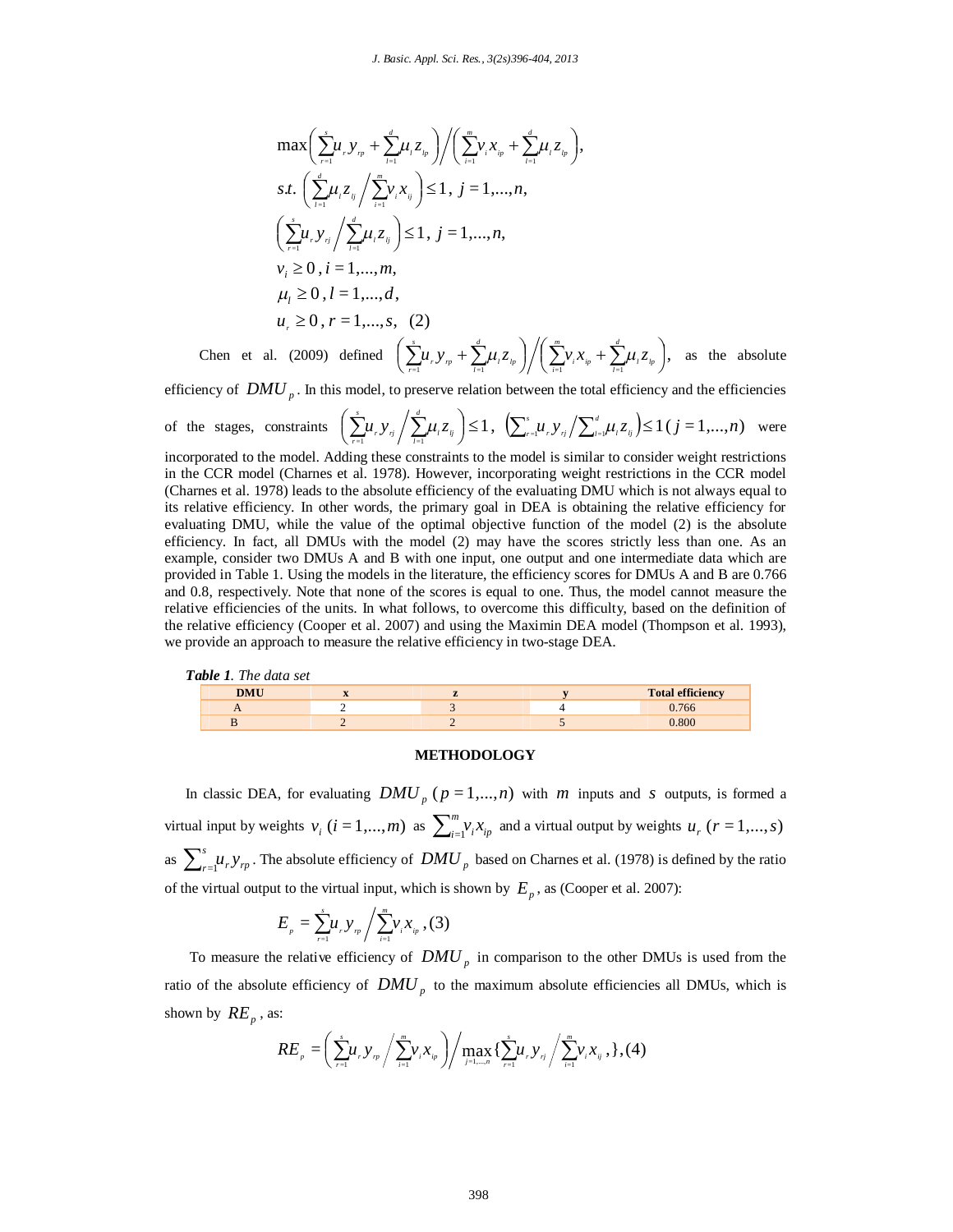In two-stage DEA, in addition to inputs and outputs of  $DMU_p$ , there are intermediate data as  $z_{lp}$  ( $l = 1,...,d$ ) that are the outputs of the first stage and the inputs of the second stage. We form a virtual intermediate measure by weights  $\mu_l$  (*l* = 1,...,*d*) as  $\sum_{l=1}^{d} \mu_l z_{lp}$ . Because intermediate data are both inputs and outputs, we therefore, in two-stage DEA, define the absolute efficiency of  $DMU_p$  as:

$$
E_{p} = \left(\sum_{r=1}^{s} \mu_{r} y_{r p} + \sum_{l=1}^{d} \mu_{l} z_{l p}\right) / \left(\sum_{i=1}^{m} \nu_{i} x_{i p} + \sum_{l=1}^{d} \mu_{l} z_{l p}\right), (5)
$$

According to above assumptions, the relative efficiency of  $DMU_p$  ( $p = 1,...,n$ ) in two-stage DEA is defined as:

$$
RE_{p} = \left( \left( \sum_{r=1}^{s} u_{r} y_{r} + \sum_{l=1}^{d} u_{l} z_{l} \right) / \left( \sum_{i=1}^{m} v_{i} x_{i} + \sum_{l=1}^{d} u_{l} z_{l} \right) \right) / \max_{j=1,...,n} \left( \left( \sum_{r=1}^{s} u_{r} y_{rj} + \sum_{l=1}^{d} u_{l} z_{l} \right) / \left( \sum_{i=1}^{m} v_{i} x_{i} + \sum_{l=1}^{d} u_{l} z_{l} \right) \right),
$$
(6)

We must determine the multipliers to measure the relative efficiency of  $DMU_p$ . To determine the multiplier, according to Thompson et al. (1993), the relative efficiency of  $DMU<sub>p</sub>$  must be maximized.

To preserve relation between efficiencies of two stages and the efficiency of total process, the relative efficiency must be maximized under the assumption that the efficiency of each stage must be less than or equal to one. So, to measure the relative efficiency of  $DMU_p$ , we have a fractional program as:

$$
RE_{p}^{*} = \max \left( \left( \sum_{r=1}^{s} \mu_{r} y_{r} + \sum_{l=1}^{d} \mu_{l} z_{l} \right) / \left( \sum_{i=1}^{m} \nu_{i} x_{i} + \sum_{l=1}^{d} \mu_{l} z_{l} \right) \right) / \max \left( \left( \sum_{r=1}^{s} \mu_{r} y_{r} + \sum_{l=1}^{d} \mu_{l} z_{l} \right) / \left( \sum_{i=1}^{m} \nu_{i} x_{i} + \sum_{l=1}^{d} \mu_{l} z_{l} \right) \right),
$$
  

$$
s.t. \left( \sum_{i=1}^{d} \mu_{i} z_{ij} / \sum_{i=1}^{m} \nu_{i} x_{ij} \right) \le 1, j = 1,...,n, (7-1)
$$

$$
\left( \sum_{r=1}^{s} \mu_{r} y_{r} / \sum_{l=1}^{d} \mu_{l} z_{l} \right) \le 1, j = 1,...,n, (7-2)
$$

$$
\nu_{i} \ge 0, i = 1,...,m,
$$

$$
\mu_{i} \ge 0, l = 1,...,d,
$$

$$
\mu_{i} \ge 0, r = 1,...,s, (7)
$$

Using substitution  $\frac{1}{\tau} = \max_{j=1,...,n} \{ \left( \sum_{i=1}^{s} u_{i} y_{i j} + \sum_{i=1}^{d} u_{i} z_{i j} \right) / \left( \sum_{i=1}^{m} v_{i} x_{i j} + \sum_{i=1}^{d} u_{i} z_{i j} \right) \}$  $=$ 1,..., $n \downarrow \downarrow \searrow$ <sub>r $=$  1</sub> $\mu$ <sub>r</sub>, $y$ <sub> $\parallel$ </sub>  $\parallel$   $\perp$ <sub>/ $=$ 1</sub> $\mu$ <sub>*l*</sub> $\sim$ <sub>*lj*</sub> $\parallel$   $\parallel$   $\parallel$ <sub>/ $\parallel$ </sub> $\parallel$ <sub>/ $\parallel$ </sub> $\parallel$ <sub>/ $\parallel$ </sub> $\parallel$  $\parallel$  $\parallel$  $\parallel$  $\parallel$  $\parallel$  $\parallel$ *d l i ij m i l lj d r rj l s*  $\sum_{j=1,...,n}^x \{ \bigl( \sum_{r=1}^s \! \! \mu_r^{} \, \mathrm{y}_{rj}^{} + \sum_{l=1}^a \! \! \mu_l^{} \! \! \mathcal{Z}_{lj}^{} \bigl/ \! \! \bigr/ \! \! \bigr/ \! \! \sum_{i=1}^m \! \! \! \mathcal{V}_{i}^{} \, \mathrm{x}_{ij}^{} + \sum_{l=1}^a \! \! \mu_l^{} \! \! \mathcal{Z}_{l}^{} \! \! \bigr/ \bigl/ \! \! \! \mathcal{Z}_{l}^{} \! \! \bigl/ \bigl/ \! \! \!$  $\frac{1}{t} = \max_{j=1,...,t} \{ \left( \sum_{r=1}^{s} u_r y_{rj} + \sum_{l=1}^{d} u_l z_{lj} \right) / \left( \sum_{i=1}^{m} v_i x_{ij} + \sum_{l=1}^{d} u_l z_{lj} \right) \}$  and variable

transformations  $\overline{u}_r = t u_r$ ,  $\overline{\mu}_l = t \mu_l$ , the above problem is converted to a linear fractional program as:

$$
E_{p}^{*} = \max \bigg( \sum_{r=1}^{s} \overline{\mu}_{r} y_{r} + \sum_{l=1}^{d} \overline{\mu}_{l} z_{l} \bigg) / \bigg( \sum_{i=1}^{m} \nu_{i} x_{i} + \sum_{l=1}^{d} \mu_{l} z_{l} \bigg),
$$
  
s.t.  $\bigg( \sum_{r=1}^{s} \overline{\mu}_{r} y_{r} + \sum_{l=1}^{d} \overline{\mu}_{l} z_{l} \bigg) / \bigg( \sum_{i=1}^{m} \nu_{i} x_{i} + \sum_{l=1}^{d} \mu_{l} z_{l} \bigg) \le 1, j = 1, ..., n, (8-1)$   
 $\bigg( \sum_{r=1}^{s} \overline{\mu}_{r} y_{r} / \sum_{l=1}^{d} \overline{\mu}_{l} z_{l} \bigg) \le 1, j = 1, ..., n, (8-2)$   
 $\bigg( \sum_{l=1}^{d} \mu_{l} z_{l} / \sum_{i=1}^{m} \nu_{i} x_{i} \bigg) \le 1, j = 1, ..., n, (8-3)$   
 $\nu_{i} \ge 0, i = 1, ..., m,$   
 $\mu_{l} \ge 0, l = 1, ..., d,$   
 $\overline{\mu}_{l} \ge 0, l = 1, ..., d,$   
 $\overline{\mu}_{r} \ge 0, r = 1, ..., s, (8)$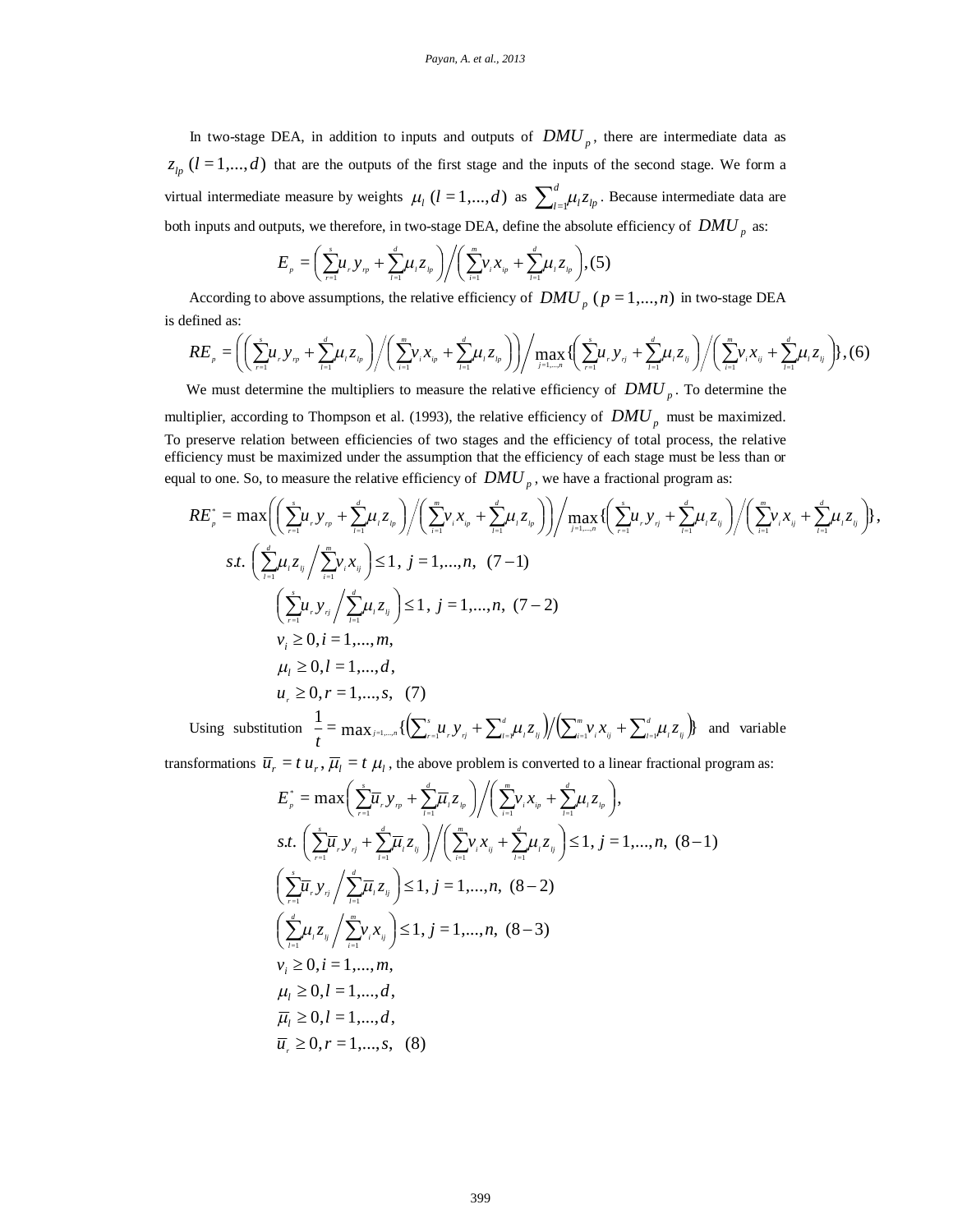Then, the linear fractional program is converted to a linear program with defining new variable *l lp d*  $i^{\lambda}$ *ip*  $\sum_{l}$ *m*  $\sum_{i=1}^{m} V_i X_{ip} + \sum_{l=1}^{u} \mu_l z_l$  $\frac{1}{t} = \sum_{i=1}^{m} v_i x_{ip} + \sum_{l=1}^{d} \mu_l z_{lp}$  and variable transformations  $\widetilde{u}_r = t \overline{u}_r$ ,  $\widetilde{\mu}_l = t \overline{u}_l$ ,  $\hat{v}_i = t \overline{v}_i$ ,  $\hat{\mu}_l = t \overline{u}_l$ . The linear program is as: *l lp d*  $\int_l^r$ *s*  $\overline{E}_p^* = \max \sum_{r=1}^n \widetilde{\mu}_r y_{rp} + \sum_{l=1}^n \widetilde{\mu}_l z_l$  $\int_{\mathcal{L}} \sum_{i=1}^{m} \hat{v}_{i} x_{i p} + \sum_{i=1}^{d} \hat{\mu}_{i} z_{i p} = 1, (9-1)$  $l = 1$   $l = 1$ *l i ip*  $s.t. \ \sum_{i=1}^{m} \hat{v}_{i} x_{i} + \sum_{i=1}^{d} \hat{\mu}_{i} z_{i}$ *i*  $\sum_{i=1}^{s} \widetilde{\mu}_{i} y_{ij} + \sum_{l=1}^{d} \widetilde{\mu}_{i} z_{ij} - \sum_{i=1}^{m} \widehat{\nu}_{i} x_{ij} - \sum_{l=1}^{d} \widehat{\mu}_{i} z_{ij} \le 0, j = 1,...,n, (9-2)$  $\frac{i}{i}$   $\frac{i}{j}$   $\frac{2}{i}$ *m*  $\frac{i}{i}$ *d l r rj s*  $\sum_{i=1}^{\infty}$  $\mu_{i}$ ,  $y_{ij}$  +  $\sum_{l=1}^{\infty}$  $\mu_{l}$ ,  $z_{ij}$  -  $\sum_{i=1}^{\infty}$  $\mu_{i}$ ,  $x_{ij}$  -  $\sum_{l=1}^{\infty}$  $\mu_{i}$  $\sum_{i=1}^{s} \tilde{\mu}_{i} y_{i} - \sum_{i=1}^{d} \tilde{\mu}_{i} z_{i} \leq 0, j = 1,...,n, (9-3)$  $l = 1$   $l = 1$ *l r rj s r*  $\mu$  $\sum_{i=1}^{d} \hat{\mu}_{i} z_{ij} - \sum_{i=1}^{m} \hat{\nu}_{i} x_{ij} \le 0, j = 1,...,n, (9-4)$  $\frac{i}{i}$ *d*  $\sum_{l=1}$  $\mu$  $\hat{v}_i \ge 0, i = 1, \dots, m$ ,  $\hat{\mu}_i \geq 0, l = 1, \dots, d$  $\tilde{\mu}_l \geq 0, l = 1, ..., d,$  $\tilde{u} \geq 0, r = 1,..., s, (9)$ 

**Theorem1.** The model (7) has non-zero feasible solution.

*Proof.* For predetermined multipliers  $v_k$ ,  $\mu_t$ , let  $v_k = \max_{j=1,\dots,n} \{z_{tj}\}\$  and  $\mu_t = \min_{j=1,\dots,n} \{x_{kj}\}\$ . Also, suppose  $v_i = 0$  ( $i = 1,...,m$ ),  $i \neq k$  and  $\mu_i = 0$  ( $i = 1,...,d$ ),  $i \neq t$  and  $u_r = 0$  ( $r = 1,...,s$ ). So, we have  $\left(\sum_{i=1}^{s} u_i y_{ij} / \sum_{i=1}^{d} u_i z_{ij}\right) = \left(0 / \mu_i z_{ij}\right) = 0 \le 1$ *r rj l s*  $\sum_{r=1}^{s} u_r y_{rj} / \sum_{i=1}^{a} \mu_i z_{ij} = (0/\mu_i z_{ij}) = 0 \le 1.$  Besides,

$$
\frac{\sum_{i=1}^{d} \mu_{i} z_{ij}}{\sum_{i=1}^{m} \nu_{i} x_{ij}} = \frac{\mu_{i} z_{ij}}{\nu_{k} x_{kj}} = \frac{\min_{j=1,\dots,n} \{x_{ij}\} z_{ij}}{\max_{j=1,\dots,n} \{z_{ij}\} x_{ij}} = (\min_{j=1,\dots,n} \{x_{ij}\} / x_{ij})(z_{ij}/\max_{j=1,\dots,n} \{z_{ij}\}) \le 1, \quad \text{because}
$$

 $\left(\min_{j=1,\dots,n} \{x_{k_j}\}/x_{k_j}\right) \leq 1$  and  $\left(z_{j}/\max_{j=1,\dots,n} \{z_{j}\}\right) \leq 1$ . Also, all variables are non-negative. Thus, the problem (7) has non-zero feasible solution.

**Theorem2.** The model (8) measures the relative efficiency of  $DMU_p$  in two-stage DEA.

*Proof.* At first, we prove that, for each optimal solution of the problem (8), at least one of the constraints  $(8-1)$  is binding. Consider,  $\overline{u}_r^*$   $(r = 1, ..., s)$ ,  $\overline{\mu}_l^*$   $(l = 1, ..., d)$ ,  $\mu_l^*$   $(l = 1, ..., d)$ ,  $\nu_i^*$   $(i = 1, ..., m)$  be the optimal solution of the problem (8). By contrapositive assumption, we have

$$
\forall j, \left( \left( \sum_{r=1}^{s} \overline{\mu}_{r}^{*} y_{rj} + \sum_{l=1}^{d} \overline{\mu}_{l}^{*} z_{lj} \right) / \left( \sum_{i=1}^{m} v_{i}^{*} x_{ij} + \sum_{l=1}^{d} \mu_{l}^{*} z_{lj} \right) \right) < 1
$$
  
\n
$$
\Rightarrow \forall j, \exists \Delta_{j} > 0, \left( \left( \sum_{r=1}^{s} \overline{\mu}_{r}^{*} y_{rj} + \sum_{l=1}^{d} \overline{\mu}_{l}^{*} z_{lj} + \Delta_{j} (\alpha \sum_{r=1}^{s} y_{rj} + \sum_{l=1}^{d} z_{lj}) \right) / \left( \sum_{i=1}^{m} v_{i}^{*} x_{ij} + \sum_{l=1}^{d} \mu_{l}^{*} z_{lj} \right) \right) = 1
$$
  
\nwhere  $0 < \alpha \le \min_{j=1,\dots,n} \left\{ \sum_{l=1}^{d} z_{lj} / \sum_{r=1}^{s} y_{rj} \right\}$ . Let  $\Delta = \min_{j=1,\dots,n} \left\{ \Delta_{j} \right\}$ , we have

$$
\forall j, \left( \left( \sum_{r=1}^{s} \overline{\mu}_{r}^{*} y_{rj} + \sum_{l=1}^{d} \overline{\mu}_{l}^{*} z_{lj} + \Delta(\alpha \sum_{r=1}^{s} y_{rj} + \sum_{l=1}^{d} z_{lj}) \right) / \left( \sum_{i=1}^{m} v_{i}^{*} x_{ij} + \sum_{l=1}^{d} \mu_{l}^{*} z_{lj} \right) \right) \leq 1
$$
  
\n
$$
\Rightarrow \forall j, \left( \left( \sum_{r=1}^{s} (\overline{\mu}_{r}^{*} + \Delta \alpha) y_{rj} + \sum_{l=1}^{d} (\overline{\mu}_{l}^{*} + \Delta) z_{lj} \right) / \left( \sum_{i=1}^{m} v_{i}^{*} x_{ij} + \sum_{l=1}^{d} \mu_{l}^{*} z_{lj} \right) \right) \leq 1 \quad (10)
$$

Regarding definition  $\alpha$ , we have  $\alpha \sum_{r=1}^{s} y_{rj} - \sum_{l=1}^{d} z_{lj} \leq 0$ *rj*  $\angle$ *s*  $\alpha \sum_{i=1}^{3} y_{ij} - \sum_{l=1}^{3} z_{lj} \le 0$ . From constraints (8-2), we have  $z_{li}^* z_{li} \leq 0$ =1  $\sum_{r=1}^{s} \overline{\mu}_{r}^{*} y_{rj} - \sum_{l=1}^{d} \overline{\mu}_{l}^{*} z_{lj} \leq$  $\frac{r}{r}$  *r j*  $\frac{r}{r}$ *s*  $\sum_{i=1}^{3} \overline{\mu}_i^* y_{ij} - \sum_{l=1}^{3} \overline{\mu}_l^* z_{lj} \leq 0$ . Therefore,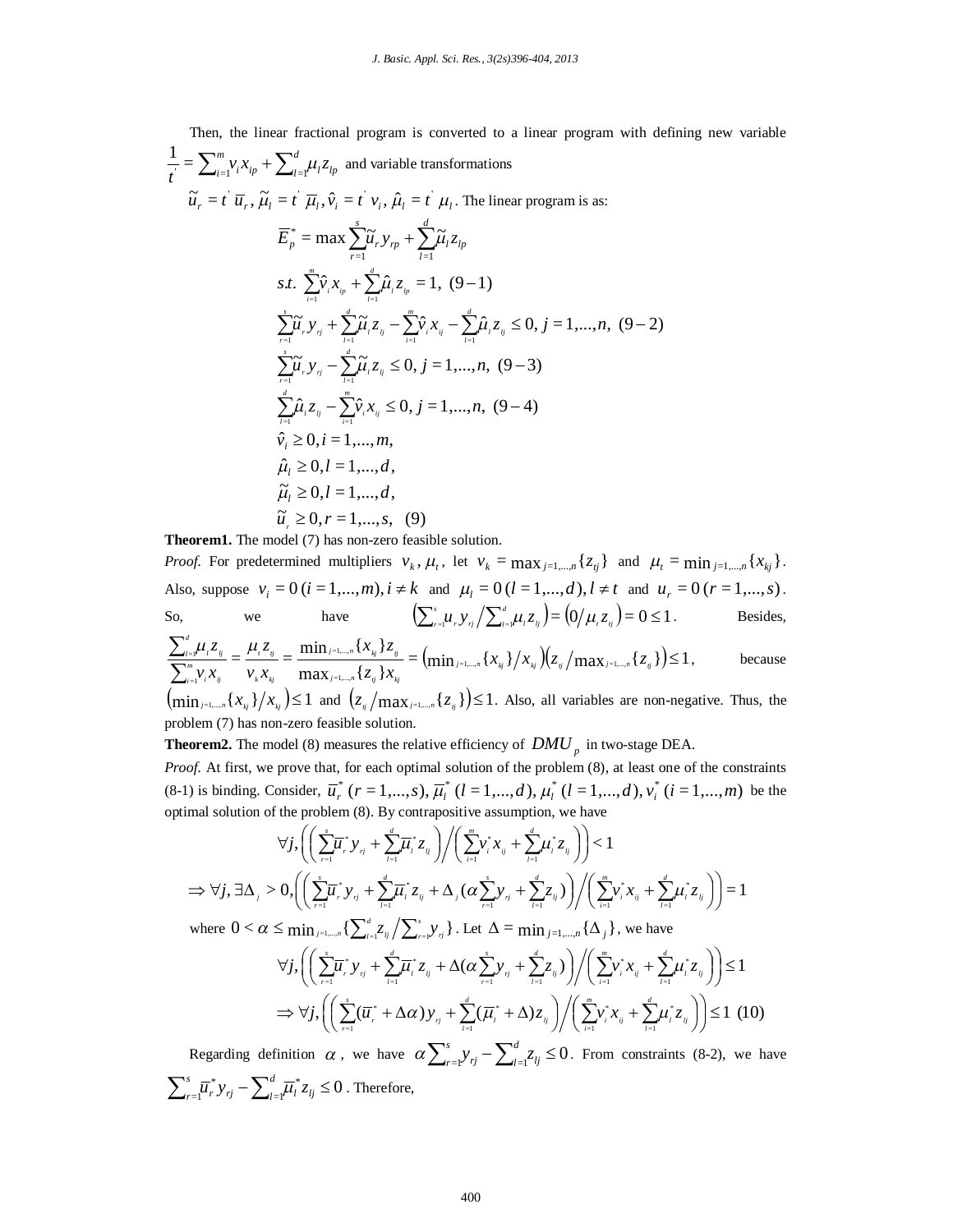$$
\sum_{r=1}^{s} \overline{\mu}_{r}^{*} y_{rj} - \sum_{l=1}^{d} \overline{\mu}_{l}^{*} z_{lj} + \Delta(\alpha \sum_{r=1}^{s} y_{rj} - \sum_{l=1}^{d} z_{lj}) \le 0
$$
  
\n
$$
\Rightarrow \sum_{r=1}^{s} (\overline{\mu}_{r}^{*} + \Delta \alpha) y_{rj} - \sum_{l=1}^{d} (\overline{\mu}_{l}^{*} + \Delta) z_{lj} \le 0
$$
  
\n
$$
\Rightarrow \left( \sum_{r=1}^{s} (\overline{\mu}_{r}^{*} + \Delta \alpha) y_{rj} / \sum_{l=1}^{d} (\overline{\mu}_{l}^{*} + \Delta) z_{lj} \right) \le 1 (11)
$$

From the constraints  $(8-3)$  and  $(10)$  and  $(11)$ ,  $\overline{u}_r^* + \alpha \Delta (r = 1,..., s), \overline{\mu}_l^* + \Delta (l = 1,..., d), \mu_l^* (l = 1,..., d), v_i^* (i = 1,..., m)$  is a feasible solution of the problem (8). Bu

$$
\left( \left( \sum_{r=1}^s \overline{\mu}_r^* y_{\tau_p} + \sum_{l=1}^d \overline{\mu}_l^* z_{l_p} \right) \middle/ \left( \sum_{i=1}^m v_i^* x_{i_p} + \sum_{l=1}^d \mu_l^* z_{l_p} \right) \right) < \left( \left( \sum_{r=1}^s (\overline{\mu}_r^* + \Delta \alpha) y_{\tau_p} + \sum_{l=1}^d (\overline{\mu}_l^* + \Delta) z_{l_p} \right) \middle/ \sum_{i=1}^m v_i^* x_{i_p} + \sum_{l=1}^d \mu_l^* z_{l_p} \right)
$$

This contradicts the fact that  $\overline{u}_r^*$   $(r = 1,..., s)$ ,  $\overline{\mu}_l^*$   $(l = 1,..., d)$ ,  $\mu_l^*$   $(l = 1,..., d)$ ,  $v_i^*$   $(i = 1,..., m)$ is the optimal solution of the problem (8). Thus, at least one of the constraints (8-1)is binding. As a result,  $\overline{\phantom{a}}$ *d s*

$$
\max_{j=1,\ldots,n} \{ \left( \sum_{r=1}^{s} \overline{\mu}_{r}^{*} y_{rj} + \sum_{l=1}^{d} \overline{\mu}_{l}^{*} z_{lj} \right) / \left( \sum_{i=1}^{m} \nu_{i}^{*} x_{ij} + \sum_{l=1}^{d} \mu_{l}^{*} z_{lj} \right) \} = 1. \text{ So, we have}
$$
\n
$$
E_{p}^{*} = \left( \sum_{r=1}^{s} \overline{\mu}_{r}^{*} y_{rp} + \sum_{l=1}^{d} \overline{\mu}_{l}^{*} z_{lp} \right) / \left( \sum_{i=1}^{m} \nu_{i}^{*} x_{ip} + \sum_{l=1}^{d} \mu_{l}^{*} z_{lp} \right)
$$
\n
$$
= \left( \left( \sum_{r=1}^{s} \overline{\mu}_{r}^{*} y_{rp} + \sum_{l=1}^{d} \overline{\mu}_{l}^{*} z_{lp} \right) / \left( \sum_{i=1}^{m} \nu_{i}^{*} x_{ip} + \sum_{l=1}^{d} \mu_{l}^{*} z_{lp} \right) \right) / \max_{j=1,\ldots,n} \{ \left( \sum_{r=1}^{s} \overline{\mu}_{r}^{*} y_{rj} + \sum_{l=1}^{d} \overline{\mu}_{l}^{*} z_{lj} \right) / \left( \sum_{i=1}^{m} \nu_{i}^{*} x_{ij} + \sum_{l=1}^{d} \mu_{l}^{*} z_{lj} \right) \}
$$
\nHence,  $E_{p}^{*}$  is the relative efficiency of  $DMU$ 

Hence,  $E_p^*$  is the relative efficiency of  $DMU_p$ .

**Theorem3.** The model (9) measures the relative efficiency of  $DMU_p$  in two-stage DEA. *Proof.* Proo is similar to Teorem 2.

#### **Example**

Commercial banks as financial institutions receive the payments of consumers and use them in kinds of projects to generate profit. Therefore, the first stage in banking is acquiring pecuniary resources and the second stage is investment the resources to earn profit. Thus, commercial banks can be considered as two-stage processes for evaluation in DEA.

Here, 23 supervision branches of Iranian banks are studied. The inputs of the process, which are the inputs of the first stage, are payable interest  $(X_1)$ , staff  $(X_2)$ , and non-performing loans  $(X_3)$ . The outputs of the process, which are the outputs of the second stage, are loan granted  $(Y_1)$ , received interest  $(Y_2)$ , and fee  $(Y_3)$ . The intermediate data, which are the outputs of the first stage and the inputs of the second stage, are the total sum of four main deposits  $(Z_1)$  and other deposits  $(Z_5)$ . The data are presented in Table 2.

| <b>Branch</b>  | $X_1$   | $X_2$ | $X_3$    | $Z_1$     | $Z_{2}$  | $Y_1$     | $Y_2$   | Y<br>$1_3$ |
|----------------|---------|-------|----------|-----------|----------|-----------|---------|------------|
| B <sub>1</sub> | 1639.17 | 14.21 | 16675.00 | 250952.00 | 14924.00 | 203538.00 | 354.98  | 138.41     |
| B <sub>2</sub> | 1307.91 | 12.15 | 7438.00  | 182427.10 | 12188.23 | 157796.70 | 728.12  | 244.29     |
| B <sub>3</sub> | 981.03  | 13.11 | 10386.79 | 149269.00 | 28110.70 | 202161.10 | 932.39  | 145.42     |
| B <sub>4</sub> | 659.82  | 15.99 | 9270.50  | 150047.00 | 18359.00 | 651237.00 | 1832.74 | 336.52     |
| $B_{\rm s}$    | 2372.7  | 11.13 | 19420    | 251208.35 | 9649.83  | 570838.3  | 581.23  | 225.13     |
| $B_6$          | 1187.25 | 11.76 | 5276.28  | 167316.90 | 5410.85  | 73978.42  | 999.96  | 97.46      |

*Table 2. Data of the bank branches in Iran*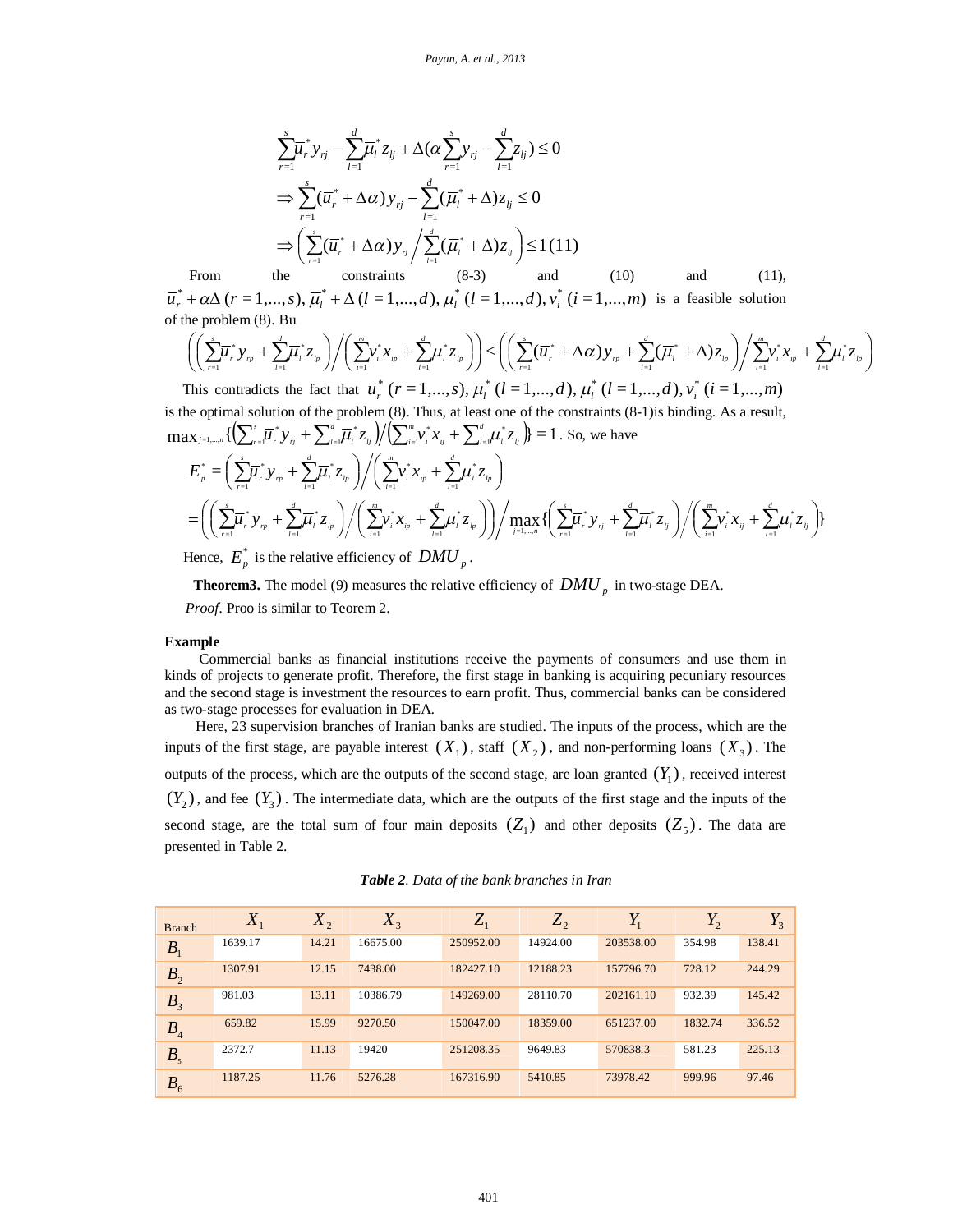| B <sub>7</sub> | 679.26  | 11.70 | 6978.00  | 154246.50 | 4442.00   | 83922.00  | 294.46  | 50.10  |
|----------------|---------|-------|----------|-----------|-----------|-----------|---------|--------|
| $B_{8}$        | 393.78  | 24.48 | 89426.00 | 145740.00 | 164665.00 | 494529.00 | 646.66  | 85.48  |
| $B_{\rm o}$    | 554.70  | 11.37 | 3964.00  | 73316.00  | 1141.00   | 14227.00  | 109.04  | 16.16  |
| $B_{10}$       | 1510.91 | 20.30 | 2888.00  | 171590.00 | 22340.00  | 93208.00  | 568.77  | 96.85  |
| $B_{11}$       | 563.41  | 17.17 | 9941.50  | 80458.00  | 5285.00   | 208500.00 | 135.79  | 14.22  |
| $B_{12}$       | 372.96  | 17.47 | 22019.00 | 77512.00  | 5656.00   | 24035.00  | 1534.69 | 19.82  |
| $B_{13}$       | 817.74  | 11.61 | 8749.71  | 103557.40 | 15572.71  | 99227.71  | 326.75  | 48.79  |
| $B_{14}$       | 651.69  | 9.71  | 20447.00 | 88949.00  | 3022.00   | 75052.00  | 284.04  | 26.47  |
| $B_{15}$       | 437.36  | 16.57 | 12440.00 | 362278.00 | 5550.00   | 182611.00 | 391.84  | 163.96 |
| $B_{16}$       | 493.44  | 14.19 | 3995.00  | 87227.00  | 6757.00   | 93974.00  | 476.60  | 39.86  |
| $B_{17}$       | 505.24  | 16.23 | 9308.33  | 112742.00 | 49604.66  | 105776.66 | 950.00  | 358.90 |
| $B_{18}$       | 173.51  | 16.32 | 7507.00  | 73176.00  | 4410.00   | 30231.00  | 351.65  | 24.02  |
| $B_{19}$       | 26.75   | 5.68  | 2705.00  | 155061.00 | 3725.00   | 32691.00  | 3.84    | 26.43  |
| $B_{20}$       | 570.79  | 17.70 | 1649.00  | 154306.00 | 3583.00   | 48989.00  | 242.37  | 145.38 |
| $B_{21}$       | 680.43  | 17.74 | 42614.33 | 115517.30 | 10586.66  | 68866.00  | 1427.05 | 310.97 |
| $B_{22}$       | 569.04  | 20.76 | 6837.00  | 213858.00 | 246918.00 | 638265.00 | 2171.42 | 458.80 |
| $B_{23}$       | 381.02  | 19.99 | 474.66   | 68773.65  | 5177.00   | 99312.33  | 544.35  | 39.82  |

Table 3 represents the numerical results of applying three methods on this data. The second and third columns of Table 5 consists of the efficiencies obtained from Kao and Hwang's method (2008) and Chen et al.'s method (2009). The last column of Table 3 shows the efficiencies of the branches by applying our proposed method. Using our approach,  $B_4$ ,  $B_5$ ,  $B_{19}$ ,  $B_{20}$ ,  $B_{22}$ ,  $B_{23}$  have efficiency scores unity. Therefore, these DMUs are efficient. The rest of the DMUs are inefficient. As shown in Table 5, the efficiencies of branches by other methods are less than one and therefore the obtained efficiencies are not relative efficiencies of Branches.

 **Table 3**. *Efficiencies of the bank branches using different methods*

| <b>DMU</b>          | Kao<br>and<br>Hwang's method | Chen et al.'s<br>method | Our method |
|---------------------|------------------------------|-------------------------|------------|
| B <sub>1</sub>      | 0.172                        | 0.507                   | 0.845      |
| B <sub>2</sub>      | 0.319                        | 0.570                   | 0.997      |
| B <sub>3</sub>      | 0.219                        | 0.485                   | 0.823      |
| $B_4$               | 0.393                        | 0.564                   | 1.000      |
| $B_5$               | 0.494                        | 0.726                   | 1.000      |
| B <sub>6</sub>      | 0.220                        | 0.497                   | 0.946      |
| $B_7$               | 0.082                        | 0.382                   | 0.718      |
| $B_8$               | 0.194                        | 0.548                   | 0.996      |
| $B_{9}$             | 0.034                        | 0.259                   | 0.495      |
| $B_{10}$            | 0.205                        | 0.565                   | 0.952      |
| $\overline{B_{11}}$ | 0.117                        | 0.253                   | 0.442      |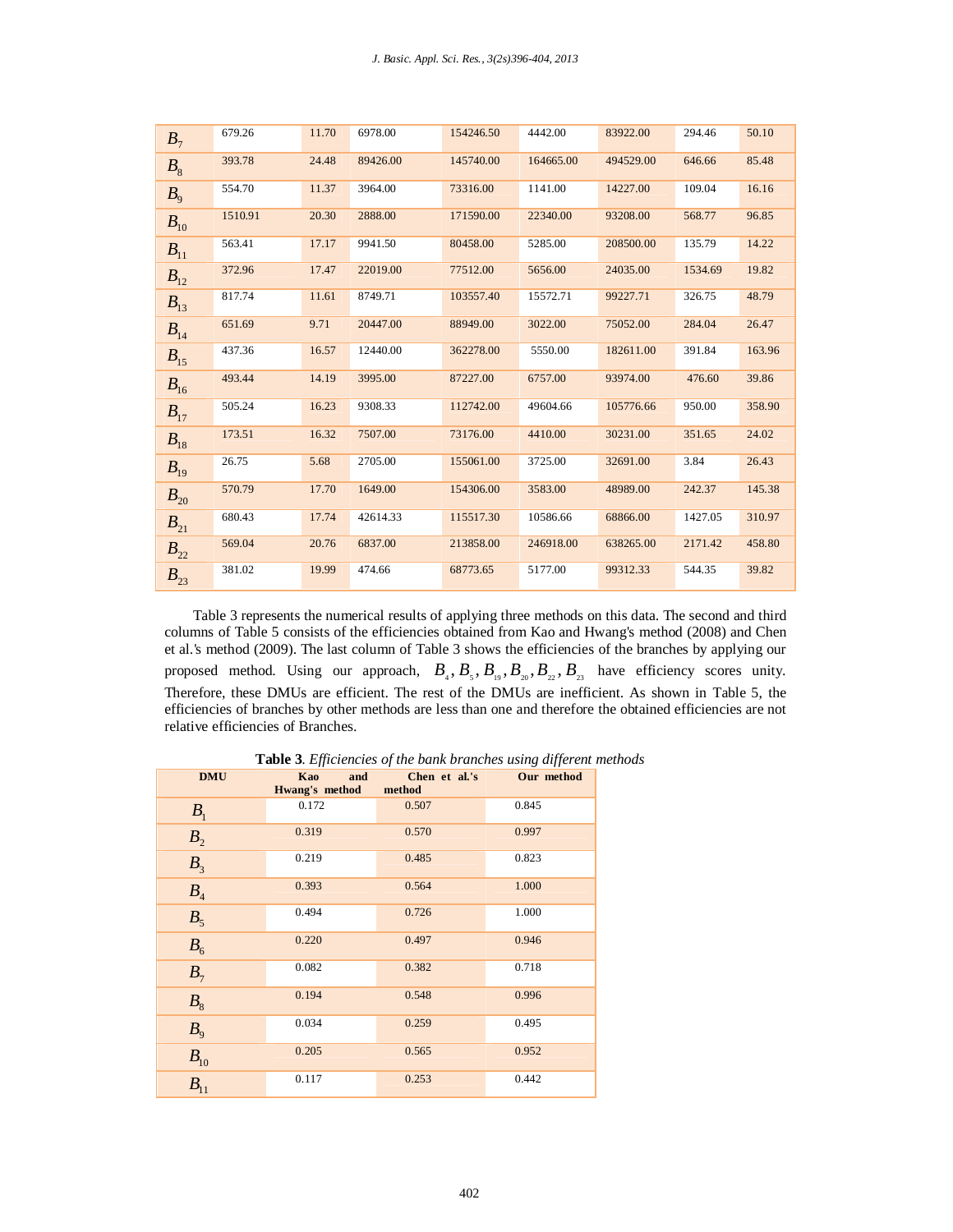| $B_{12}$            | 0.174 | 0.296 | 0.578 |
|---------------------|-------|-------|-------|
| $B_{13}$            | 0.090 | 0.344 | 0.604 |
| $B_{14}$            | 0.088 | 0.320 | 0.585 |
| $B_{15}$            | 0.167 | 0.534 | 0.968 |
| $B_{16}$            | 0.135 | 0.364 | 0.666 |
| $B_{17}$            | 0.334 | 0.527 | 0.870 |
| $B_{18}$            | 0.051 | 0.192 | 0.362 |
| $B_{19}$            | 0.149 | 0.574 | 1.000 |
| $B_{20}$            | 0.388 | 0.694 | 1.000 |
| $B_{21}$            | 0.262 | 0.415 | 0.755 |
| $B_{\rm 22}$        | 0.497 | 0.748 | 1.000 |
| $\overline{B_{23}}$ | 0.570 | 0.785 | 1.000 |

# **CONCLUSION**

In this paper, the evaluation of DMUs in two-stage DEA was studied. Measuring the relative efficiencies of decision making units is the primary aim in DEA literature. The recently suggested models to acquire the efficiencies of DMUs in two-stage DEA are based on the CCR model. But, the CCR model obtain the absolute efficiency of assessed DMU and this efficiency in classic DEA is coincide to the relative efficiency of the DMU. In the present paper, a numerical example was used to show that previous two-stage DEA methods may not measure the relative efficiency of evaluating unit. To overcome this problem, in this paper, a fractional model for obtaining the relative efficiencies of DMUs is proposed in two-stage DEA using the definition of the relative efficiency. The model was transformed to a linear fractional program and the program was converted to an equivalent linear program by simple variable transformations. It is proved that the linear fractional program and its equivalent linear programming problem measure the relative efficiency of assessed DMU in two-stage DEA. Furthermore, to indicate the ability of the proposed method, the method was applied to evaluate the performance of the supervision branches of Iranian banks. Finally, considering the method evaluated in this paper to study more than two-stage processes in DEA can be suggested for further research.

### **REFERENCES**

- [1] Banker, R.D., Charnes, A., Cooper, W.W. (1984): Some models for estimating technical and scale inefficiencies in data envelopment analysis, Management Sciences, 30: 1078-1092.
- [2] Castelli. L., Pesenti, R., Ukovich, W. (2010): A classification of DEA models when the internal structure of the Decision Making Units is considered, Annals of Opertaional Research, 173(1): 207-235.
- [3] Charnes, A., Cooper, W.W,, Rhodes, E. (1978): Measuring the efficiency of decision making units, European Journal of Operational Research, 2: 429-444.
- [4] Chen, Y., Zhu, J. (2004): Measuring information technology's indirect impact on firm performance, Information Technology Management Journal, 5: 9-22.
- [5] Chen, Y., Liang, L., Zhu, J. (2009): Equivalence in two-stage DEA approaches, European Journal of Operational Research, 193: 600-604.
- [6] Chen, Y., Cook, W.D., Li, N., Zhu, J. (2009): Additive efficiency decomposition in two-stage DEA, European Journal of Operational Research, 196: 1170-1176.